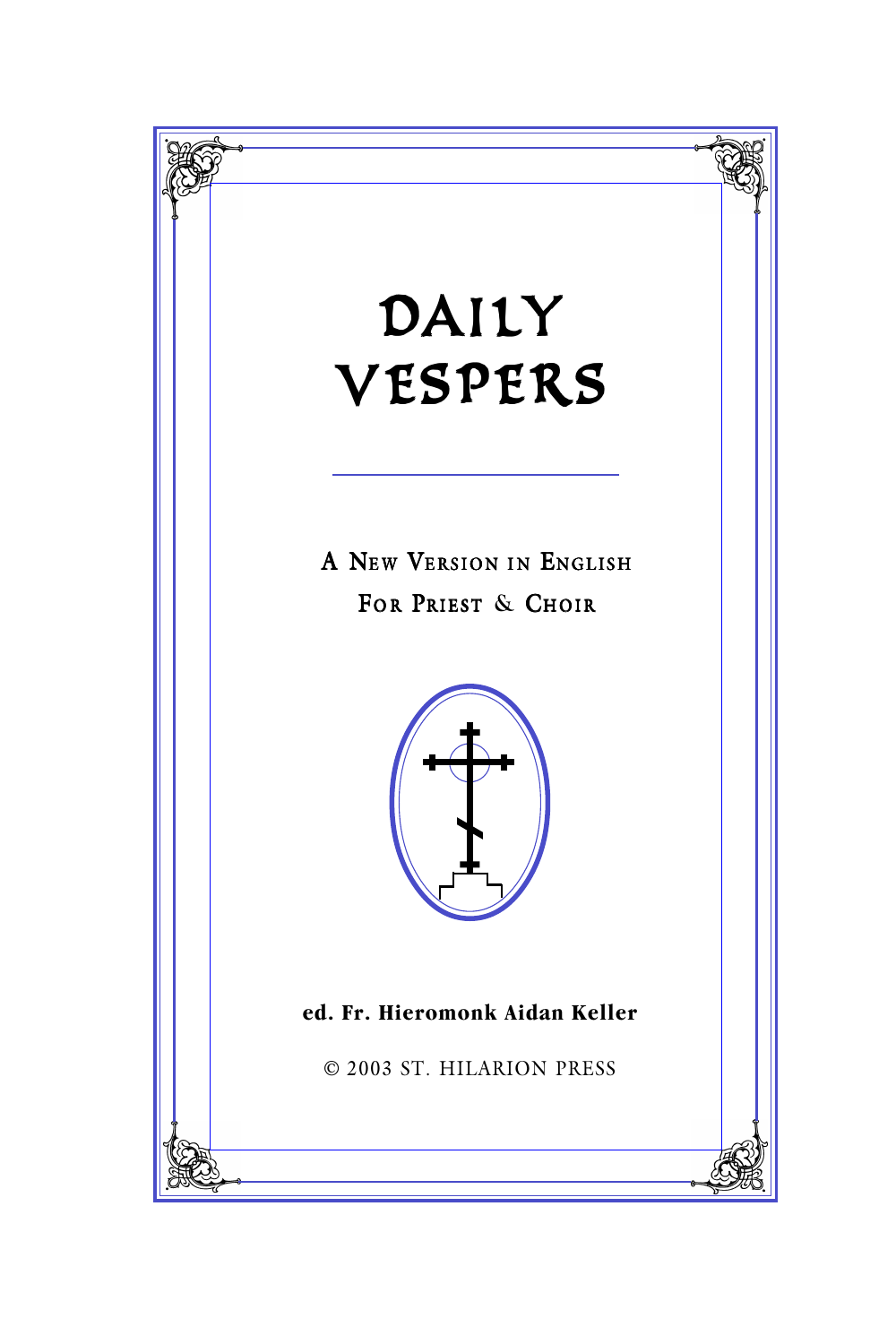

# ORDER OF DAILY VESPERS



*Vespers at St. Hilarion Monastery, Austin, Texas*

**© 2003 St. Hilarion Press**

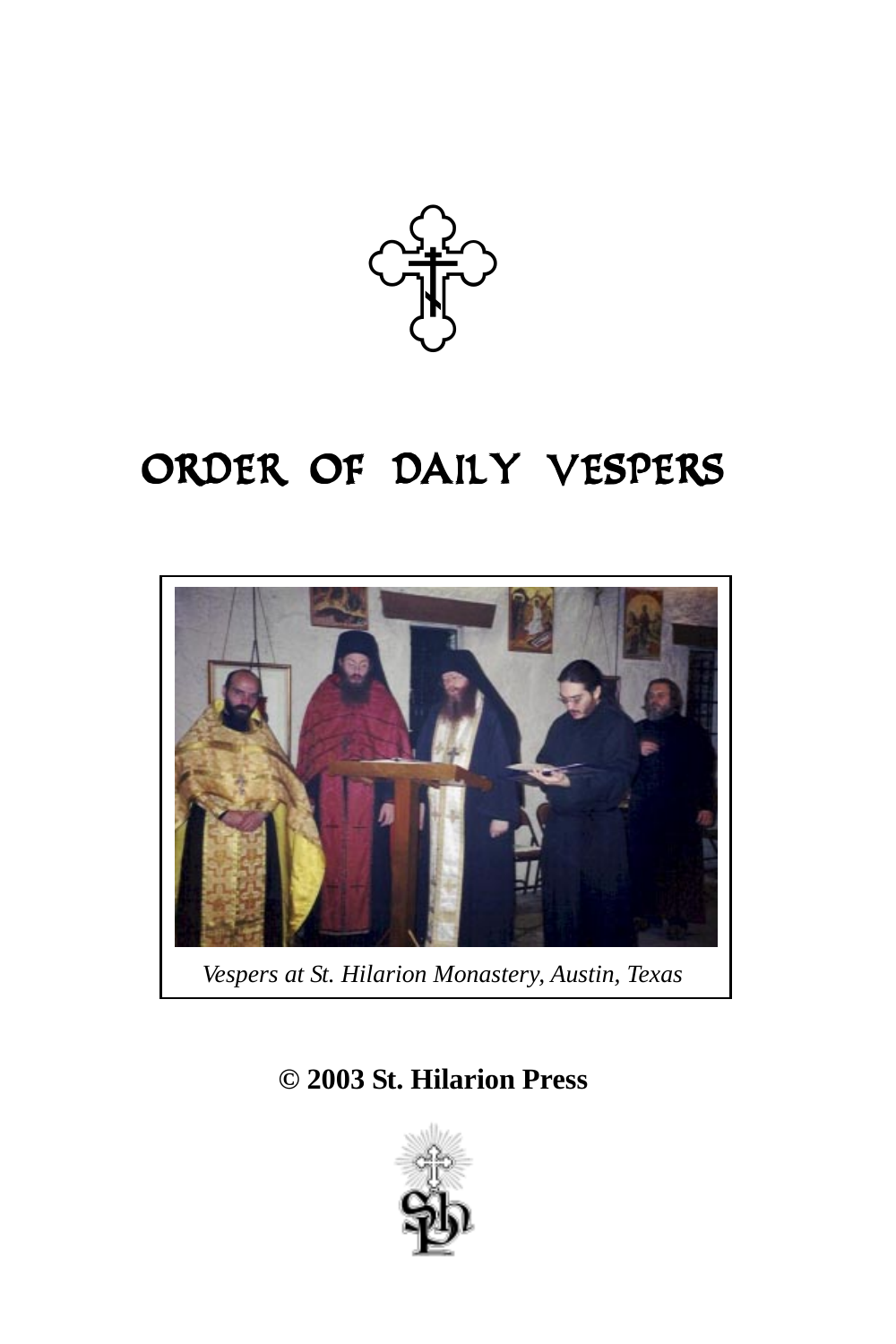# ORDER OF DAILY VESPERS

*(Weekday Vespers of Simple, Double, Six-Stichera, or Doxology rank)*

## **Opening**

The priest, vested only in epitrachelion and cuffs, standing before the holy doors (which are never opened during this service), begins:

+ Blessed is our God, always, now and ever, and unto the ages of ages.

Choir: Amen.

Reader: Glory to Thee, our God, glory to Thee.

O Heavenly King, Comforter, Spirit of Truth, Who art everywhere present and fillest all things, Treasury of good gifts and Giver of Life, come and abide in us, and cleanse us of all impurity, and save our souls, O Good One.

+ Holy God, Holy Mighty, Holy Immortal, have mercy on us. thrice.

+ Glory to the Father and to the Son and to the Holy Spirit, both now and ever and unto the ages of ages. Amen.

O Most Holy Trinity, have mercy on us. O Lord, blot out our sins. O Master, pardon our iniquities. O Holy One, visit and heal our infirmities for Thy name's sake.

Lord, have mercy.  $(3x)$ 

+ Glory to the Father and to the Son and to the Holy Spirit, both now and ever and unto the ages of ages. Amen.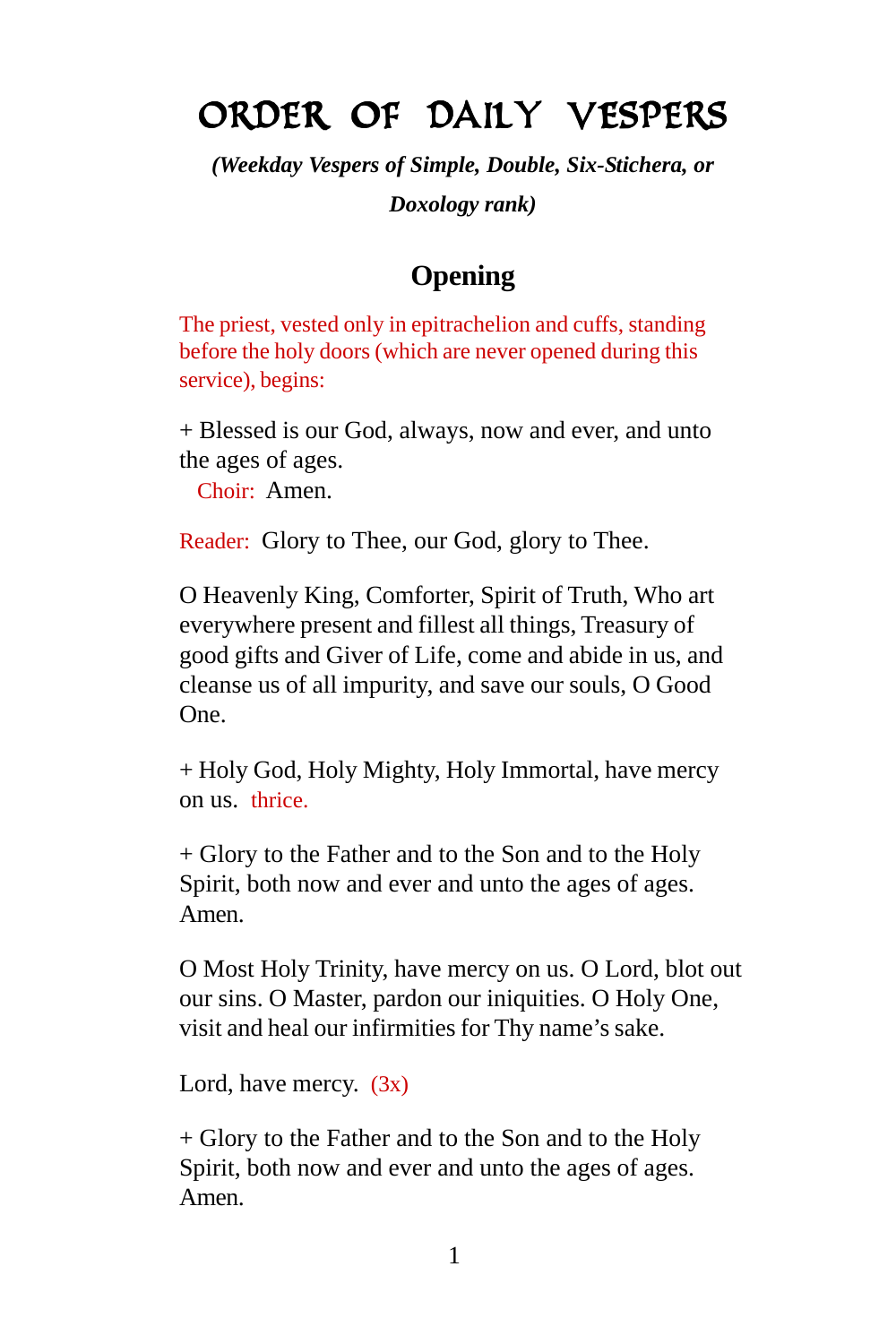+ Our Father, Who art in heaven, hallowed be Thy name. Thy kingdom come. Thy will be done on earth as it is in heaven. Give us this day our daily bread, and forgive us our debts as we forgive our debtors. And lead us not into temptation, but deliver us from evil.

Priest: For Thine is the kingdom, and the power, and the glory, of the Father, and of the Son, and of the Holy Spirit, now and ever and unto the ages of ages.

Choir: Amen.

Reader: Lord, have mercy, 12x. Glory to the Father and to the Son and to the Holy Spirit, both now and ever and unto the ages of ages. Amen.

During the following, everyone makes three metanies from the waist:

Reader: O come, let us worship God our King. O come, let us worship and fall down before Christ, our King and our God. O come, let us worship and fall down before Christ Himself, our King and our God.

## **Psalm of Introduction**

The Reader begins Psalm 103; the priest begins the Prayers of Light (shown further below). Psalm 103:

Bless the Lord, O my soul : O Lord my God, Thou hast been magnified exceedingly. Confession and majesty hast Thou put on : Who coverest Thyself with light as with a garment, Who stretchest out the heaven as it were a curtain : Who supporteth His chambers in the waters, Who appointeth the clouds for His ascent : Who walketh upon the wings of the winds, Who maketh His angels spirits : and His ministers a flame of fire, Who establisheth the earth in the sureness thereof : it shall not be turned back for ever and ever. The abyss like a garment is His mantle : upon the mountains shall the waters stand. At Thy rebuke they will flee : at the voice of Thy thunder shall they be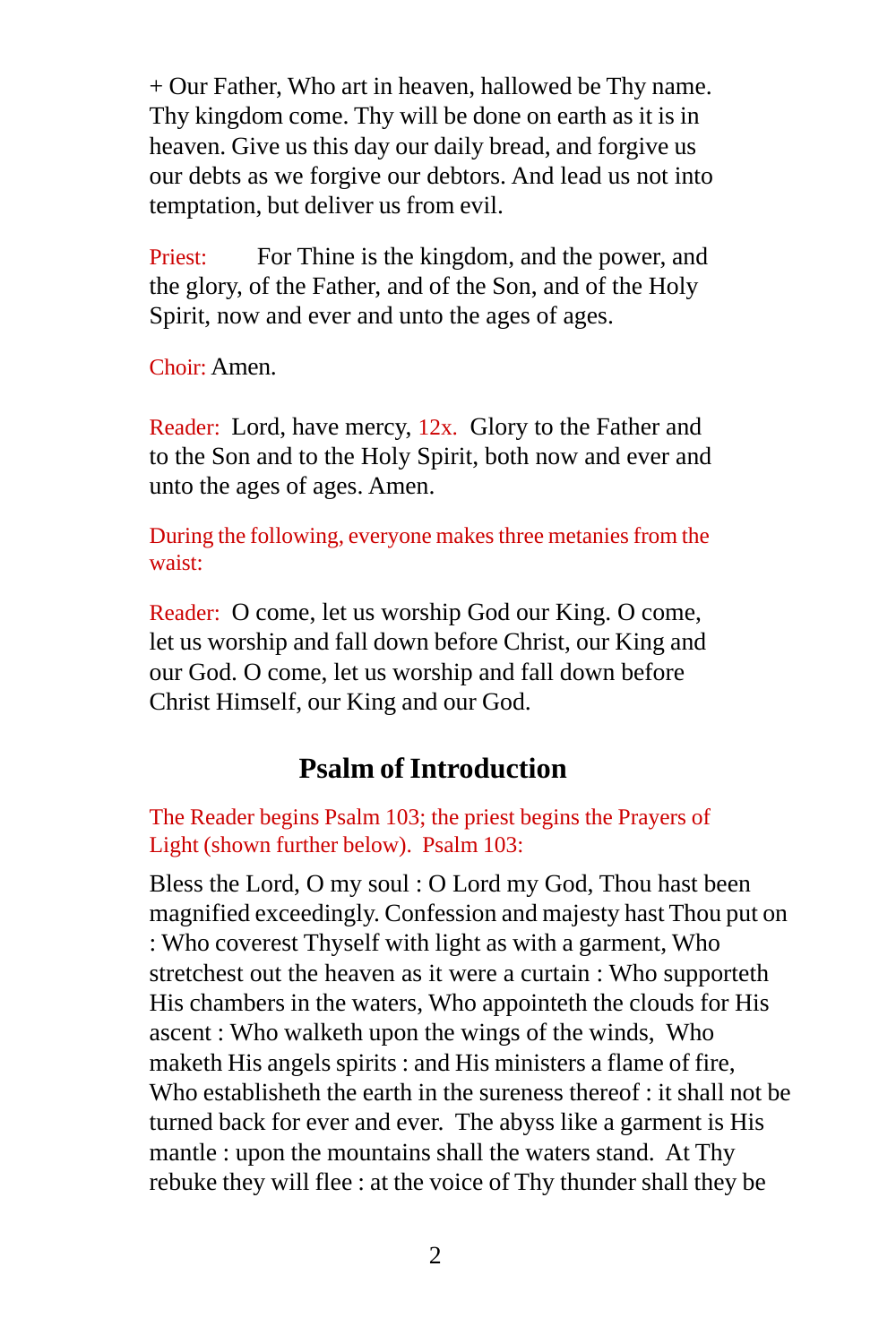afraid. The mountains rise up and the plains sink down : unto the place where Thou hast established them. Thou appointedst a bound that they shall not pass : neither return to cover the earth. He sendeth forth springs in the valleys : between the mountains will the waters run. They shall give drink to all the beasts of the field : the wild asses will wait to quench their thirst. Beside them will the birds of the heaven lodge : from the midst of the rocks will they give voice. He watereth the mountains from His chambers : the earth shall be satisfied with the fruit of Thy works. He causeth the grass to grow for the cattle : and green herb for the service of men, To bring forth bread out of the earth : and wine maketh glad the heart of man. To make his face cheerful with oil : and bread strengtheneth man's heart. The trees of the plain shall be satisfied, the cedars of Lebanon, which Thou hast planted : there will the sparrows make their nests. The house of the heron is chief among them : the high mountains are a refuge for the harts, and so is the rock for the hares. He hath made the moon for seasons : the sun knoweth his going down. Thou appointedst the darkness, and there was the night : wherein all the beasts of the forest will go abroad. Young lions roaring after their prey : and seeking their food from God. The sun ariseth, and they are gathered together : and they lay them down in their dens. But man shall go forth unto his work : and to his labour until the evening. How magnified are Thy works, O Lord! : In wisdom hast Thou made them all; the earth is filled with Thy creation. So is this great and spacious sea : therein are things creeping innumerable, Small living creatures with the great : there go the ships; there this dragon, whom Thou hast made to play therein. All things wait on Thee : to give them their food in due season. When Thou givest it them, they will gather it : when Thou openest Thy hand, all things shall be filled with goodness. When Thou turnest away Thy face, they shall be troubled : Thou wilt take their spirit, and they shall cease; and unto their dust shall they return. Thou wilt send forth Thy Spirit, and they shall be created : and Thou shalt renew the face of the earth. Let the glory of the Lord be unto the ages : the Lord will rejoice in His works, Who looketh on the earth and maketh it tremble : Who toucheth the mountains and they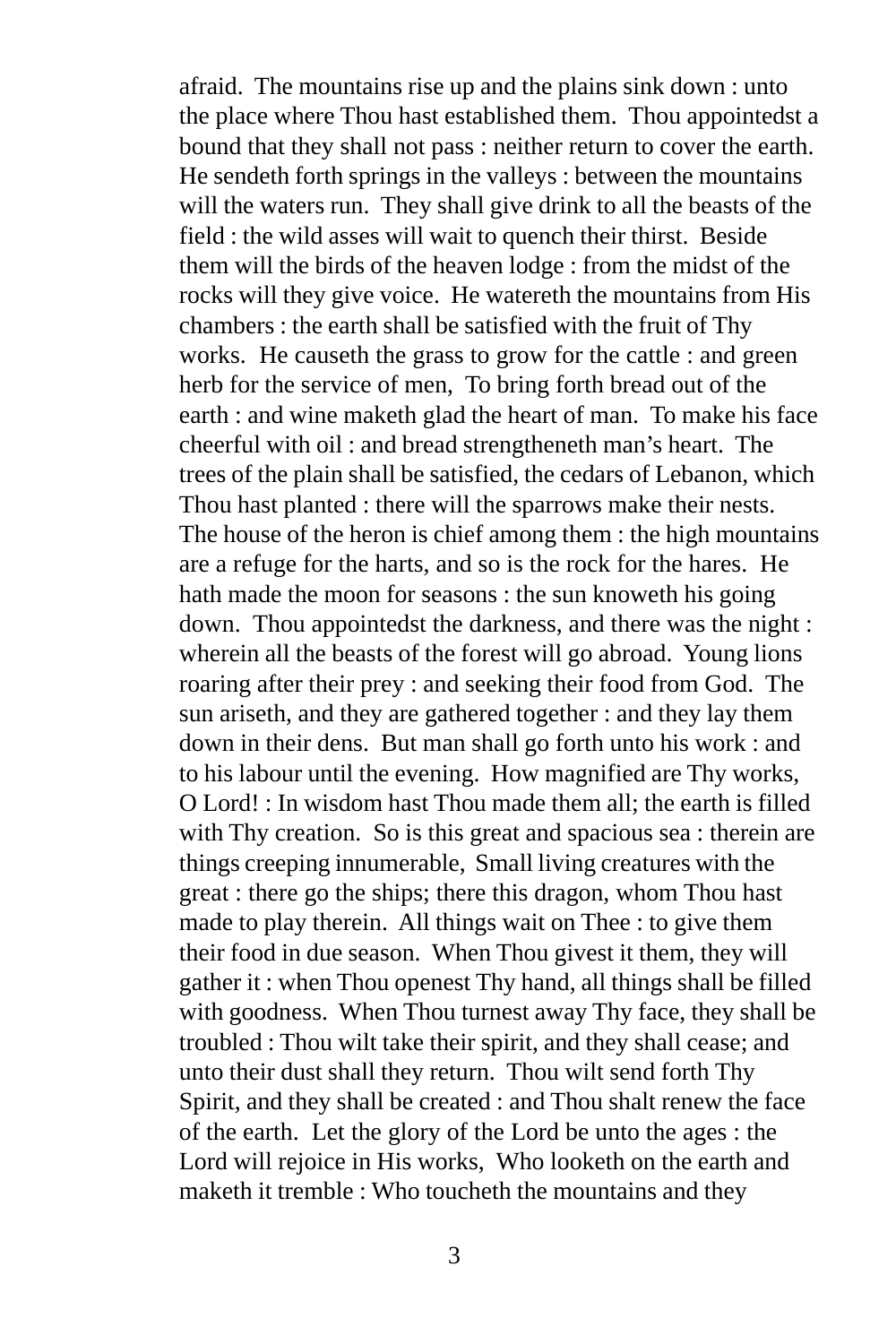smoke. I will sing unto the Lord throughout my life : I will chant to my God for as long as I have my being. May my words be sweet unto Him : and I will rejoice in the Lord. O that sinners would cease from the earth, and they that work iniquity, that they should be no more : bless the Lord, O my soul.

The sun knoweth his going down. Thou appointedst the darkness, and there was the night. How magnified are Thy works, O Lord! : In wisdom hast Thou made them all

Glory to the Father and to the Son and to the Holy Spirit, both now and ever and unto the ages of ages. Amen.

Alleluia, alleluia, alleluia, glory to Thee, O God! (3x)

Then, the Priest concluding the Prayers of Light, the Litany of Peace begins.

# **Prayers of Light**

Meanwhile, having made the exclamation, the priest reads the Prayers of Light in a secret voice, with head uncovered, standing on the ambo before the closed holy doors, facing eastward to them.

First Prayer: O Lord, compassionate and merciful, longsuffering and of great mercy, hearken to our prayer, and attend to the voice of our supplication. Work upon us a sign unto good. Guide us in Thy way, that we may walk in Thy truth. Gladden our hearts that we may fear Thy holy name. For Thou art great and workest wonders; Thou alone art God, and among the gods there is none like unto Thee, O Lord: powerful in mercy, and good in might, to help and to comfort and to save all them that hope in Thy holy name. For to Thee is due all glory, honour, and worship, to the Father, and to the Son, and to the Holy Spirit, now and ever, and unto the ages of ages. Amen.

Second Prayer: O Lord, rebuke us not in Thine anger, nor chasten us in Thy wrath, but deal with us according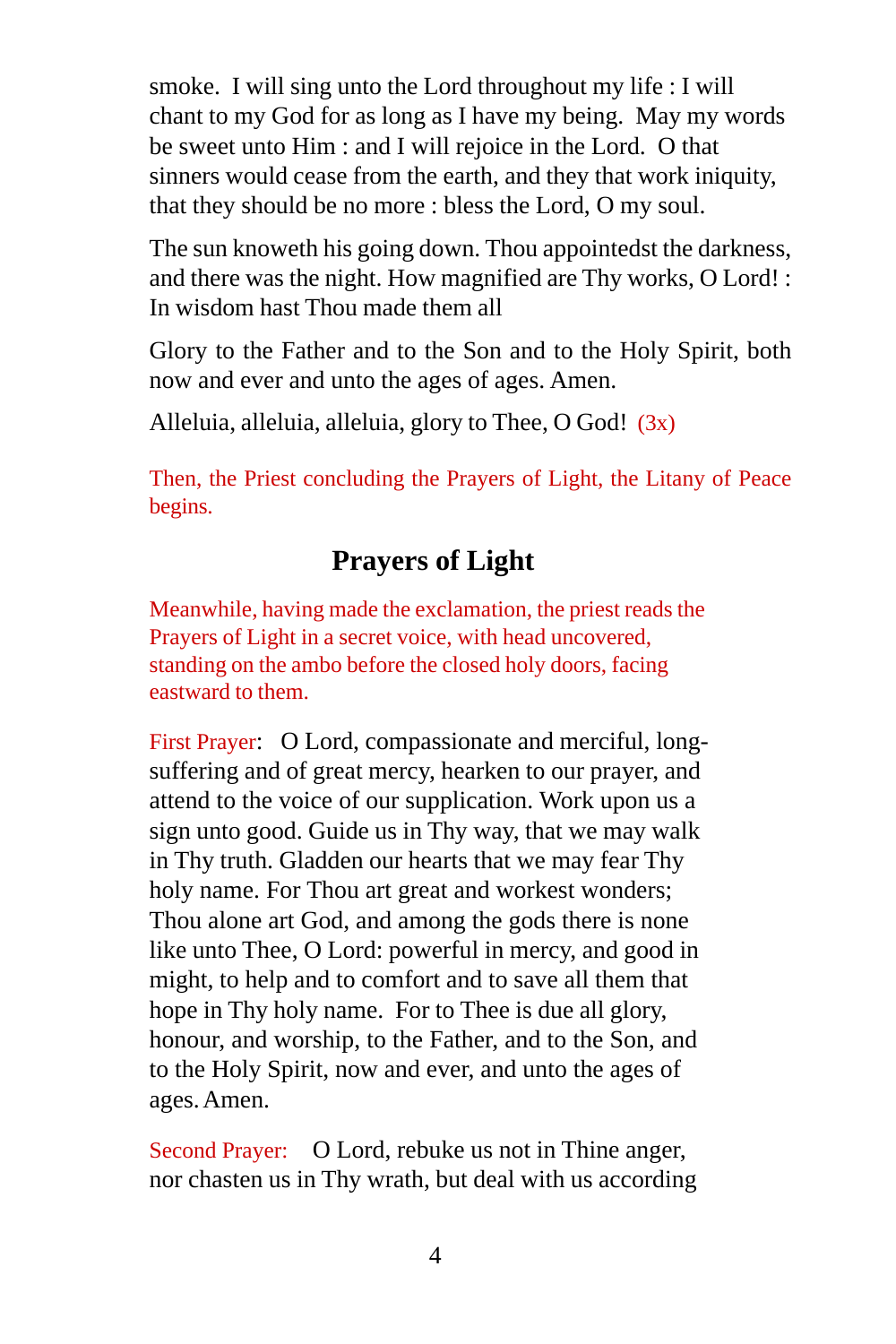to Thy tenderness, O Physician and Healer of our souls. Guide us to the haven of Thy will. Enlighten the eyes of our hearts unto the knowledge of Thy truth, and grant unto us that the remainder of the present day and the whole time of our life may be peaceful and sinless, through the intercessions of the holy Theotokos and of all the Saints. For Thine is the dominion, and Thine is the kingdom, and the power, and the glory, of the Father, and of the Son, and of the Holy Spirit, now and ever, and unto the ages of ages. Amen.

Third Prayer: O Lord our God, remember us Thy sinful and unprofitable servants when we call upon Thy holy, venerable name, and put us not to shame in our expectation of Thy mercy, but grant us, O Lord, all our petitions which are unto salvation, and make us worthy to love and fear Thee with all our hearts, and to do Thy will in all things. For a good God art Thou, Who lovest mankind, and unto Thee do we send up glory, to the Father, and to the Son, and to the Holy Spirit, now and ever, and unto the ages of ages. Amen.

Fourth Prayer: O Thou to Whom the holy Powers sing with unending hymns and unceasing doxologies, fill our mouths with Thy praise, that we may glorify Thy holy name. And grant unto us part and inheritance with all them that fear Thee in truth and keep Thy commandments, through the intercessions of the holy Theotokos and of all Thy Saints. For to Thee is due all glory, honour, and worship, to the Father, and to the Son, and to the Holy Spirit, now and ever, and unto the ages of ages. Amen.

Fifth Prayer: O Lord, Lord Who upholdest all things in the most pure hollow of Thy hand, Who art longsuffering toward us all, and grievest for our wickedness, remember Thy compassion and Thy mercy. Look upon us with Thy goodness; grant unto us also by Thy grace, through the remainder of the present day, to avoid the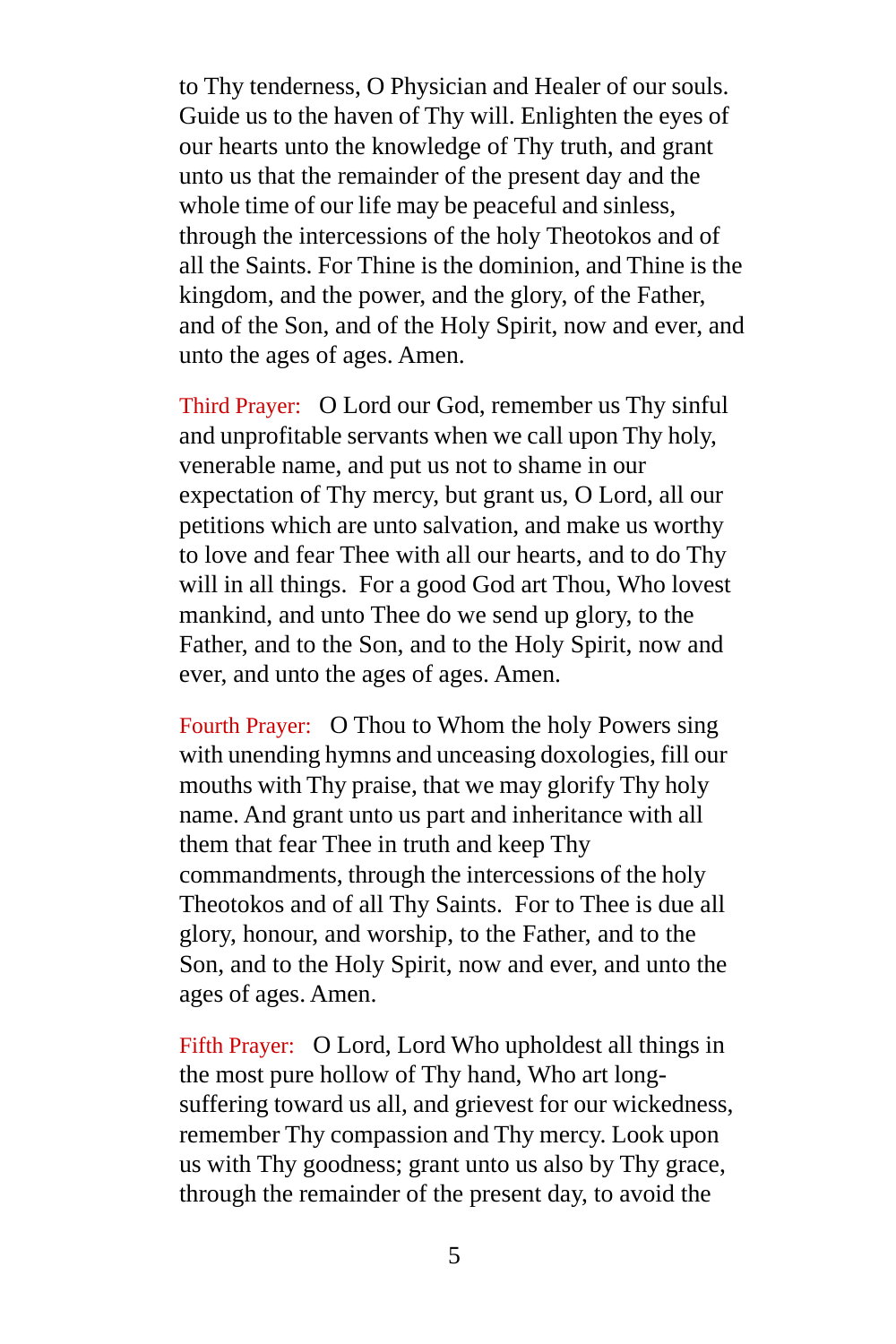diverse subtle snares of the evil one, and keep our lives unassailed, through the grace of Thine All-holy Spirit. Through the mercy and love for mankind of Thine onlybegotten Son, with Whom Thou art blessed, together with Thine all-holy, and good, and life-creating Spirit, now and ever, and unto the ages of ages. Amen.

Sixth Prayer: O God great and wonderful, Who with indescribable goodness and rich providence orderest all things and grantest unto us earthly goods, Who hast given us a pledge of the promised kingdom through the good things already granted us, and hast made us to shun all harm during that part of the present day which is past, grant that we may also fulfill the remainder of this day blamelessly before Thy holy glory, and hymn Thee, our God, Who alone art good and lovest mankind. For Thou art our God, and unto Thee do we send up glory, to the Father, and to the Son, and to the Holy Spirit, now and ever, and unto the ages of ages. Amen.

Seventh Prayer: O great and most high God, Who alone hast immortality, and dwellest in light unapproachable, Who hast fashioned all creation in wisdom, Who hast divided the light from the darkness, and hast set the sun to rule the day and the moon and stars to rule the night, Who hast also vouchsafed unto us sinners at this present hour to come before Thy presence with confession and to present unto Thee our evening doxology, do Thou Thyself, O Lord, Lover of mankind, set forth our prayer before Thee as incense, and accept it for an odor of sweet fragrance, and grant that our present evening and coming night be peaceful. Clothe us with the armour of light. Deliver us from the fear of night, and from everything that walketh in darkness, and grant that the sleep which Thou hast given for the repose of our infirmity may be free from every fantasy of the Devil. Yea, O Master of all, Leader of the good, may we, being moved to compunction upon our beds, remember Thy name in the night. And, enlightened by the exercise of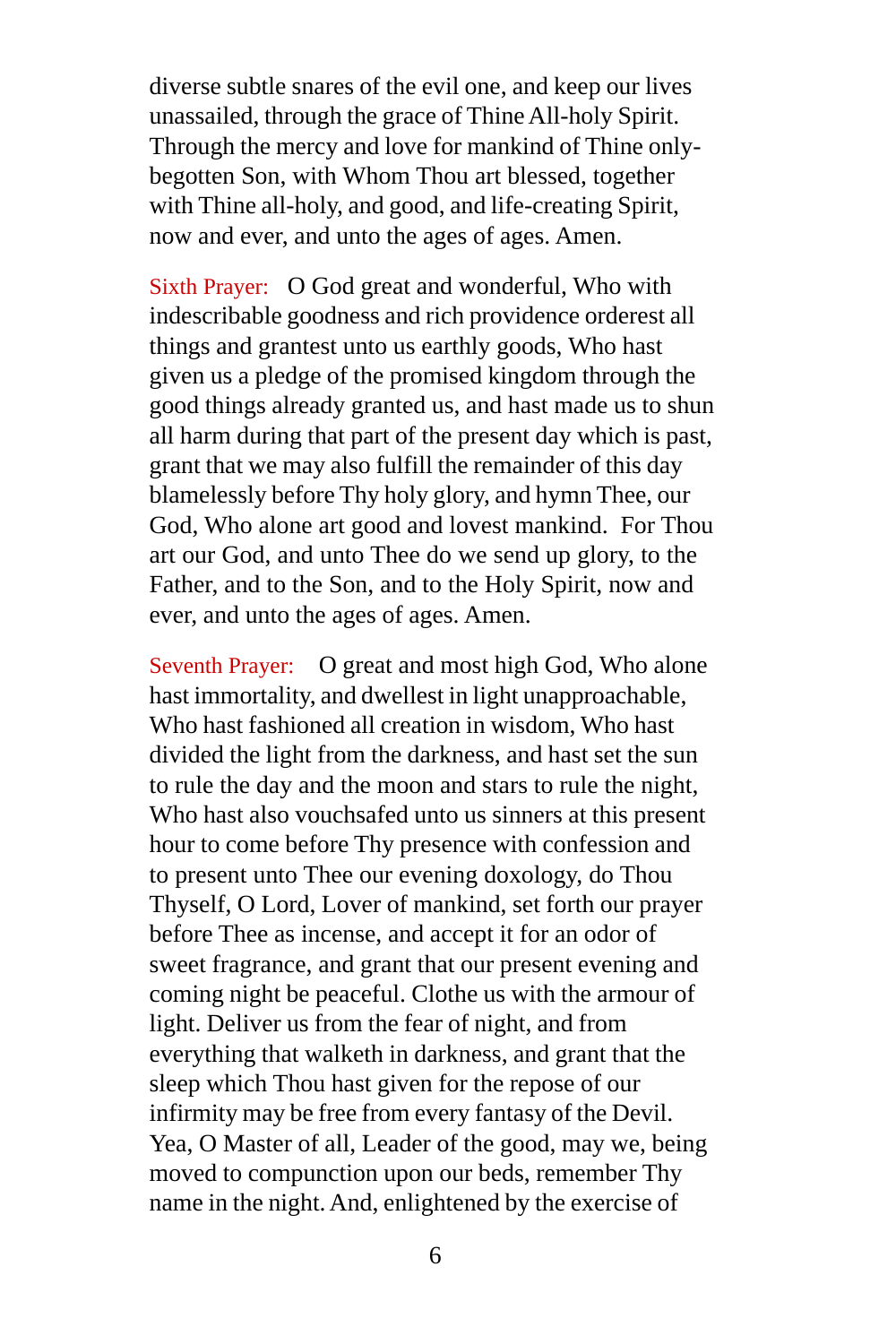Thy commandments, may we rise up in joyfulness of soul to the glorification of Thy goodness, and offer supplications and prayers unto Thy tenderness of heart, for our own sins and those of all thy people, whom do Thou look upon in mercy, through the intercessions of the holy Theotokos. For a good God art Thou, Who lovest mankind, and unto Thee do we send up glory, to the Father, and to the Son, and to the Holy Spirit, now and ever, and unto the ages of ages. Amen.

With deacon: The priest enters the altar through the south door after the Prayers of Light, and the deacon, at "Glory to the Father," exits the north door and takes his place before the holy doors.

Without deacon: The priest remains in front of the holy doors till the Litany.

## **Litany of Peace**

When the reader has ended the Psalm with the threefold "Alleluia, alleluia, alleluia, glory to Thee, O God," then the deacon (priest), standing on the ambo before the closed doors, makes 3 metanies, and begins the Litany:

In peace let us pray to the Lord. Choir: Lord, have mercy.

For the peace from above and the salvation of our souls, let us pray to the Lord.

Choir: Lord, have mercy.

For the peace of the whole world, the good estate of the holy churches of God, and the union of all, let us pray to the Lord.

Choir: Lord, have mercy.

For this holy temple, and for them that with faith, reverence and the fear of God enter herein, let us pray to the Lord.

**Choir:** Lord, have mercy.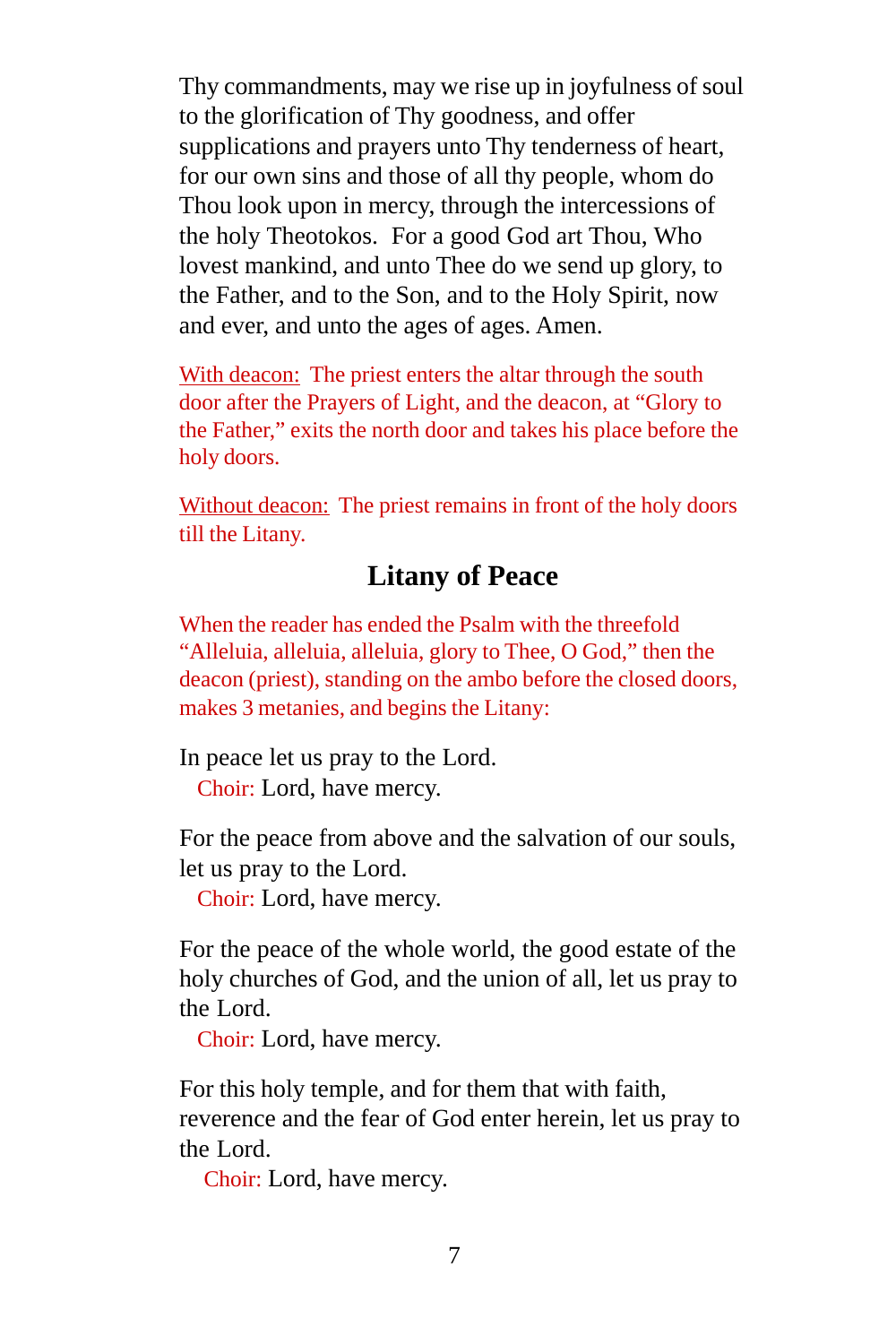For the Holy Orthodox Patriarchs, for our [lord, the Very Most Reverend] Metropolitan *N.*, for our [lord, the Most Reverend] Archbishop *N.*, (and/or [the Right Reverend] Bishop *N*.,) for the venerable priesthood, the diaconate in Christ, for all the clergy and people, let us pray to the Lord. *Choir:* Lord, have mercy.

For this land, its authorities and armed forces, let us pray to the Lord.

*Choir:* Lord, have mercy.

For this holy monastery (if not a monastery: this city, or this town), every city and country, and the faithful that dwell therein, let us pray to the Lord.

**Choir:** Lord, have mercy.

For seasonable weather, abundance of the fruits of the earth, and peaceful times, let us pray to the Lord.

*Choir:* Lord, have mercy.

For travellers by sea, land, and air, for the sick, the suffering, the imprisoned, and for their salvation, let us pray to the Lord.

*Choir:* Lord, have mercy.

That we may be delivered from all tribulation, wrath, and necessity, let us pray to the Lord.

*Choir:* Lord, have mercy.

Help us, save us, have mercy on us, and keep us, O God, by Thy grace.

*Choir:* Lord, have mercy.

Calling to remembrance our most holy, most pure, most blessed, glorious Lady Theotokos and Ever-virgin Mary, with all the Saints, let us commit ourselves and one another and all our life unto Christ our God.

*Choir:* To Thee O Lord.

Priest: For unto Thee is due all glory, honour, and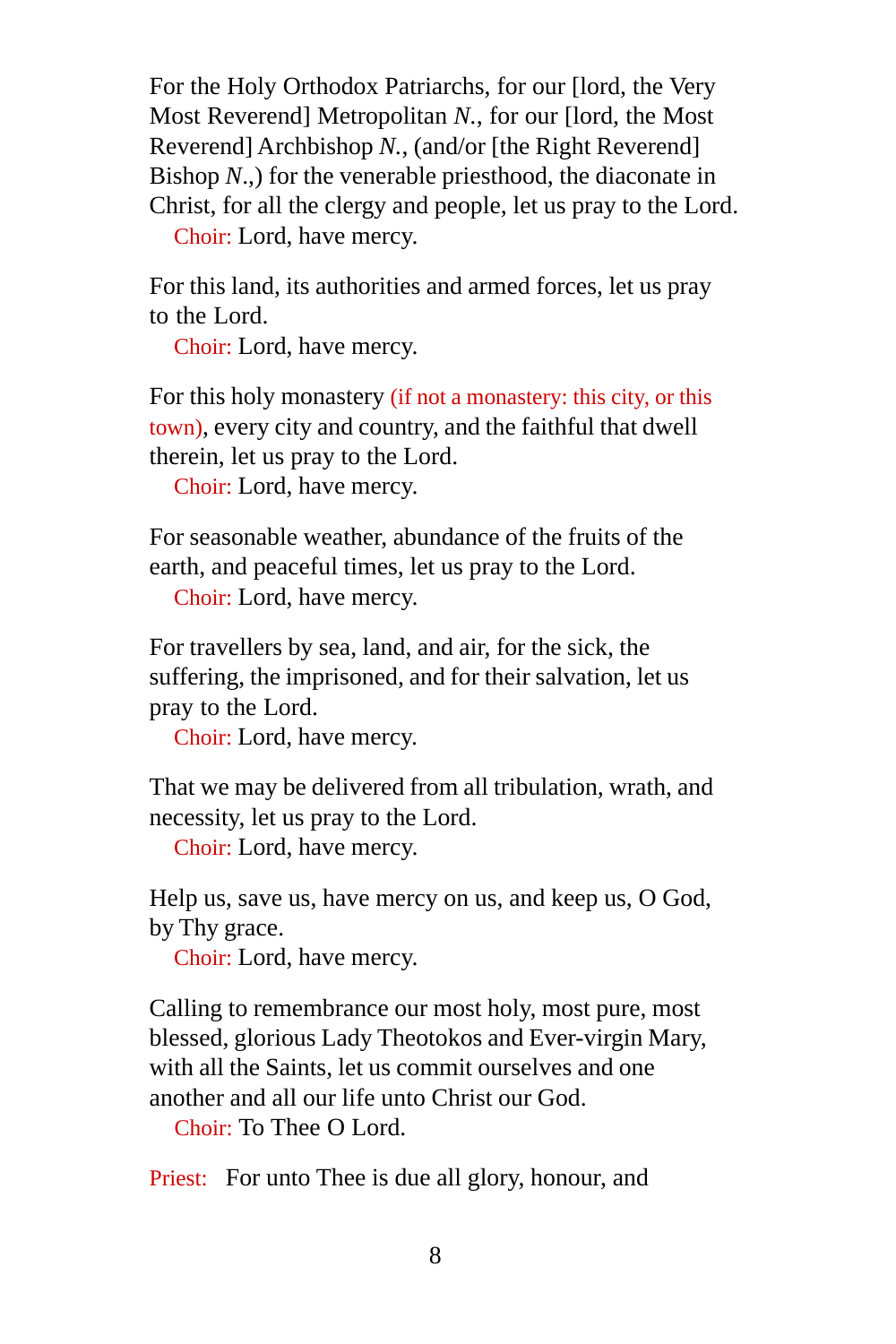worship: to the Father, and to the Son, and to the Holy Spirit, now and ever, and unto the ages of ages.

Choir: Amen.

## **Kathisma**<sup>1</sup>

Then the proper kathisma is read, all standing.<sup>2</sup> The order is:

#### Reader: **Stasis I from the Psalter**

Reader:  $+$  Glory to the Father... (all rise,  $&$  make 3 metanies at:)

- Reader: Alleluia, alleluia, alleluia; glory to Thee, O God. (3x)
- Reader: Lord, have mercy. (3x)
- Reader: + Glory to the Father... (then all sit for the next stasis:)

#### Reader: **Stasis II from the Psalter**

Reader:  $+$  Glory to the Father... (all rise,  $&$  make 3 metanies at:)

- Reader: Alleluia, alleluia, alleluia; glory to Thee, O God. (3x)
- Reader: Lord, have mercy. (3x)
- Reader:  $+$  Glory to the Father... (then all sit for the next stasis:)

#### Reader: **Stasis III from the Psalter**

Reader:  $+$  Glory to the Father... (all rise,  $&$  make 3 metanies at:) Reader: Alleluia, alleluia, alleluia; glory to Thee, O God. (3x)

# **Little Litany**<sup>3</sup>

So as to complete the kathisma, the deacon (priest) exits the north door at the final "Glory to the Father," makes the three metanies before the holy doors at "Alleluia, alleluia, alleluia, glory to Thee, O God," then intones:

Again and again, in peace let us pray to the Lord. *Choir:* Lord, have mercy.

Help us, save us, have mercy on us, and keep us, O God, by Thy grace.

**Choir:** Lord, have mercy.

<sup>&</sup>lt;sup>1</sup> If there was a Vigil the preceding night, the kathisma is omitted unless "Blessed is the man" is appointed to be sung.

<sup>2</sup> In Greek practice, the reader stands but the rest sit.

<sup>&</sup>lt;sup>3</sup> If there be no kathisma reading, such as in the evening of Sunday, the Little Litany also is omitted.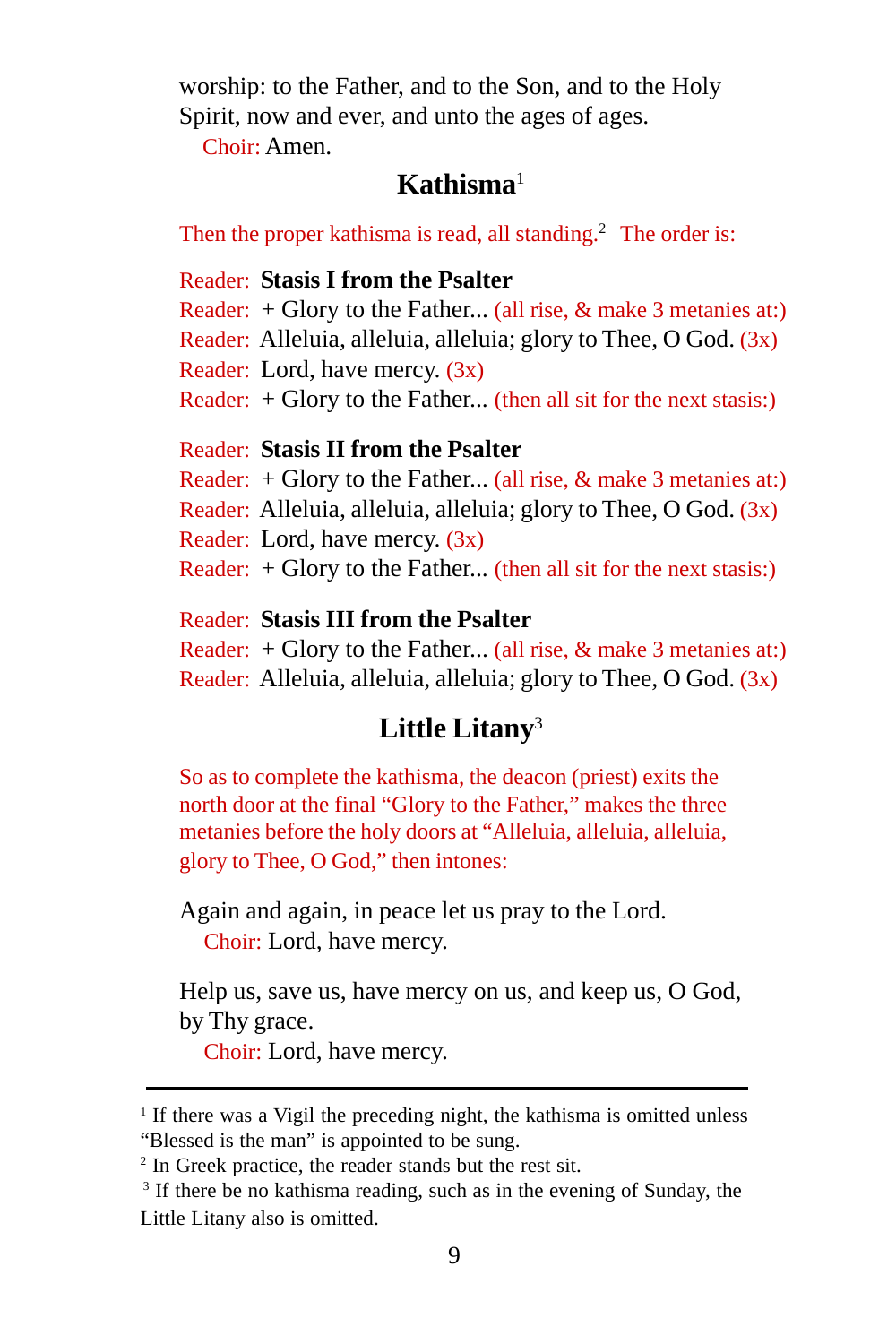Calling to remembrance our most holy, most pure, most blessed, glorious Lady Theotokos and Ever-virgin Mary, with all the Saints, let us commit ourselves and one another, and all our life, unto Christ our God.

*Choir:* To Thee O Lord.

Priest, exclamation: For Thine is the dominion, and Thine is the kingdom, and the power, and the glory, of the Father, and of the Son, and of the Holy Spirit, now and ever, and unto the ages of ages.

Choir: Amen.

## **Lord, I Have Cried**

The reader begins the Psalms 140 &c. The deacon begins censing as shown further below under Censing.

Psalm 140: Lord, I have cried unto Thee, hearken unto me : attend to the voice of my supplication when I cry unto Thee. Let my prayer be set forth as incense before Thee : the lifting up of my hands as an evening sacrifice. Set, O Lord, a watch before my mouth : and a door of enclosure round about my lips. Incline not my heart unto words of evil : to make excuse with excuses in sins, with men that work iniquity : and I will not join with their chosen. The righteous man will chasten me with mercy and reprove me : as for the oil of the sinner, let it not anoint my head. For yet more is my prayer in the presence of their pleasures : swallowed up near by the rock have their judges been. They shall hear my words, for they be sweetened : as a clod of earth is broken upon the earth, so have their bones been scattered nigh unto hades : for unto Thee, O Lord, O Lord, are mine eyes; in Thee have I hoped; take not my soul away. Keep me from the snare which they have laid for me : and from the stumbling-blocks of them that work iniquity. The sinners shall fall into their own net : I am alone until I pass by.

Psalm 141: With my voice unto the Lord have I cried : with my voice unto the Lord have I made supplication.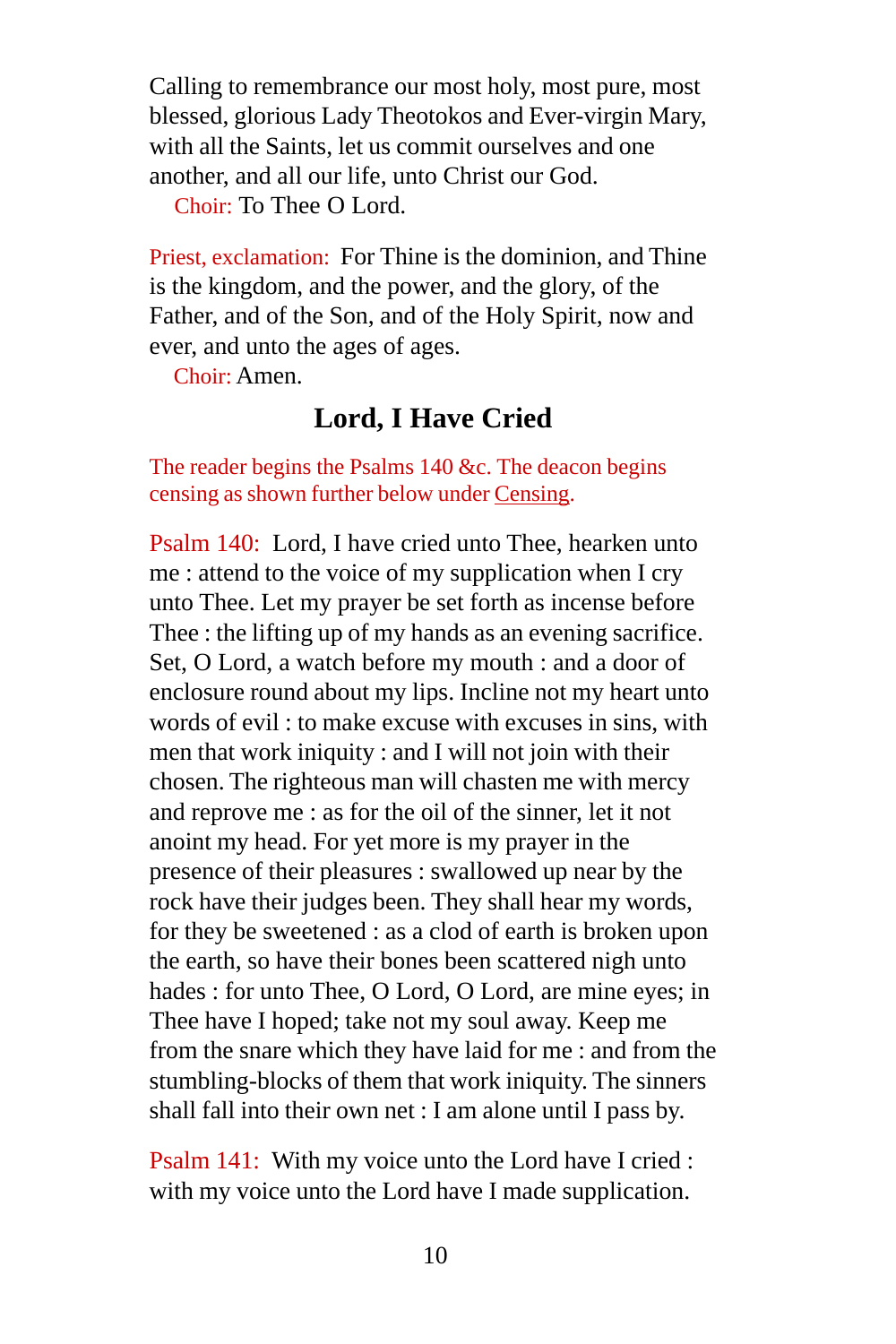I will pour out before Him my supplication : mine affliction before Him will I declare. When my spirit was fainting within me : then Thou knewest my paths. In this way wherein I have walked : they hid for me a snare. I looked upon my right hand, and beheld : and there was none that did know me. Flight hath failed me : and there is none that watcheth out for my soul. I have cried unto Thee, O Lord; I said: Thou art my hope : my portion art Thou in the land of the living. Attend unto my supplication : for I am brought very low. Deliver me from them that persecute me : for they are stronger than I. Bring my soul out of prison that I may confess Thy name : the righteous shall wait patiently for me until Thou shalt reward me.

Psalm 129: Out of the depths have I cried unto Thee, O Lord : O Lord, hear my voice. Let Thine ears be attentive : to the voice of my supplication.

#### And the verses with stichera follow:

Reader: If Thou shouldest mark iniquities, O Lord, O Lord, who shall stand? Choir: For with Thee there is forgiveness.

#### Choir sings a sticheron. 4

Reader: For Thy name's sake have I patiently waited for Thee, O Lord, my soul hath waited patiently for Thy word. Choir: My soul hath hoped in the Lord.

<sup>4</sup> **Simple service, on Sun.-Thur. evening**: 3 stichera from the Octoechos, 3 from the Menaion, "Glory," (doxasticon from Menaion, if it gives one), "Both now," theotokion.\* **Simple service on Fri. eve.**: 6 stichera from Menaion (doubling each of the 3 stichera shown there), "Glory," (doxasticon from Menaion, if it gives one), dogmaticon\*\* in the tone of the week. **Double service**: 6 stichera: 3 for the 1st saint, 3 for the 2nd saint; "Glory"; (doxasticon from Menaion, if it gives one); "Both now"; theotokion.\* **Six-stichera or doxology rank service**: 6 stichera from Menaion; "Glory"; doxasticon from Menaion; "Both now"; theotokion.\*

<sup>\*</sup> From back of Menaion, "Theotokia Following Doxasticon." \*\* From back of Menaion, "The Resurrectional Theotokia."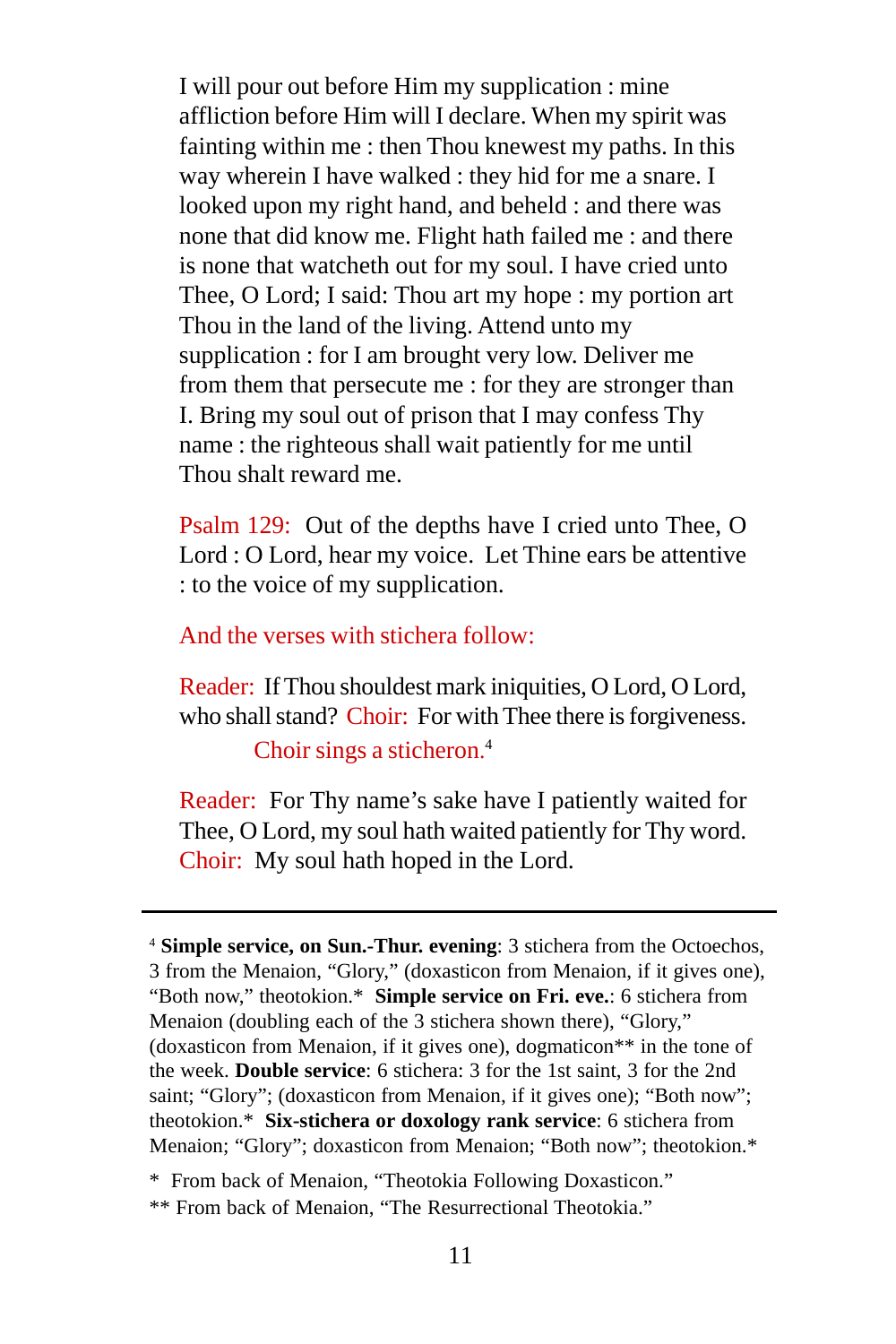Choir sings a sticheron.

Reader: From the morning watch until night, from the morning watch, Choir: Let Israel hope in the Lord.

Choir sings a sticheron.

Reader: For with the Lord there is mercy and with Him is plenteous redemption. Choir: And He shall redeem Israel out of all his iniquities.

Choir sings a sticheron.

Reader: Glory to the Father and to the Son and to the Holy Spirit.

Choir sings a sticheron.

Reader: Both now and ever and unto the ages of ages. Amen.

#### Choir sings last sticheron, then:

Reader: O Joyous Light of the holy glory of the Immortal, heavenly, holy, blessed Father, O Jesus Christ, having come to setting of the sun, when we behold the evening light, praise Father, Son, and Holy Spirit: God. Meet it is for Thee at all times to be praised with tunefule voices, O Son of God, Giver of Life; wherefore the world doth glorify Thee.

The deacon (priest) exits the north door to exclaim, upon the ambo, facing east to the closed holy doors:

## **Prokimen**

Deacon: Let us attend!

Censing: When the choir begins to sing, Lord, I have cried, the deacon presents the censer to the priest, who softly says: We offer incense to Thee, Christ our God, for an odour of spiritual fragrance, which do Thou accept upon Thy heavenly altar, and send down upon us the grace of Thine All-Holy Spirit. Then the deacon (priest) censes the altar on its 4 sides, the icons, the choirs, and the people, and returns to the sanctuary to the priest without making a great censing.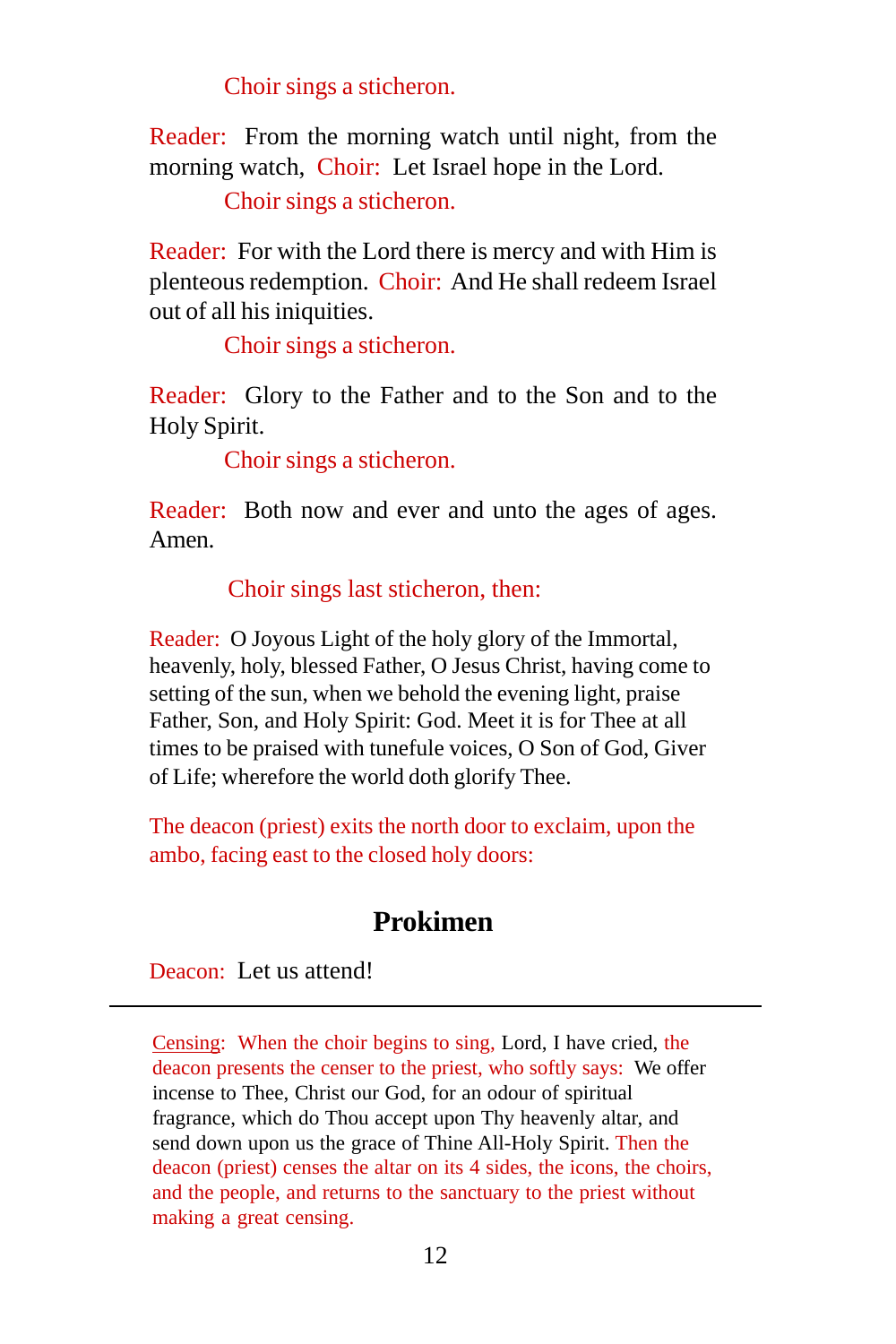Priest (turned to the people, blessing them): + Peace be unto all!

And straightway the deacon says: Wisdom!

(Order of the Prokimen:

Deacon, in a straight tone, eastward: "The Prokimen in the \_\_\_th Tone!" Choir, singing: "Text of the Prokimen for the day" Deacon, in a straight tone: "Text of the verse or stikhos" Choir, singing: "Text of the Prokimen for the day, again" Deacon, in a straight tone: "First half of the Prokimen text" Choir, singing: "Second half of the Prokimen text")

On Sunday evening, Tone 8: Psalm 133

Behold now, bless ye the Lord, | all ye servants of the Lord. Verse:Ye that stand in the house of the Lord, in the courts of the house of our God.

On Monday evening, Tone 4: Psalm 4

The Lord will hearken unto me | when I cry unto Him. Verse: When I called upon Thee, O God of my righteousness, Thou didst hearken unto me.

On Tuesday evening, Tone 1: Psalm 22

Thy mercy, O Lord, shall pursue me | all the days of my life. Verse: The Lord is my shepherd, and I shall not want; in a place of green pasture, there hath He made me to dwell.

On Wednesday evening, Tone 5: Psalm 53

O God, in Thy name save me, | and in Thy strength do Thou judge me.

Verse: O God, hearken unto my prayer; give ear unto the words of my mouth.

On Thursday evening, Tone 6: Psalm 120

My help cometh from the Lord, | Who hath made heaven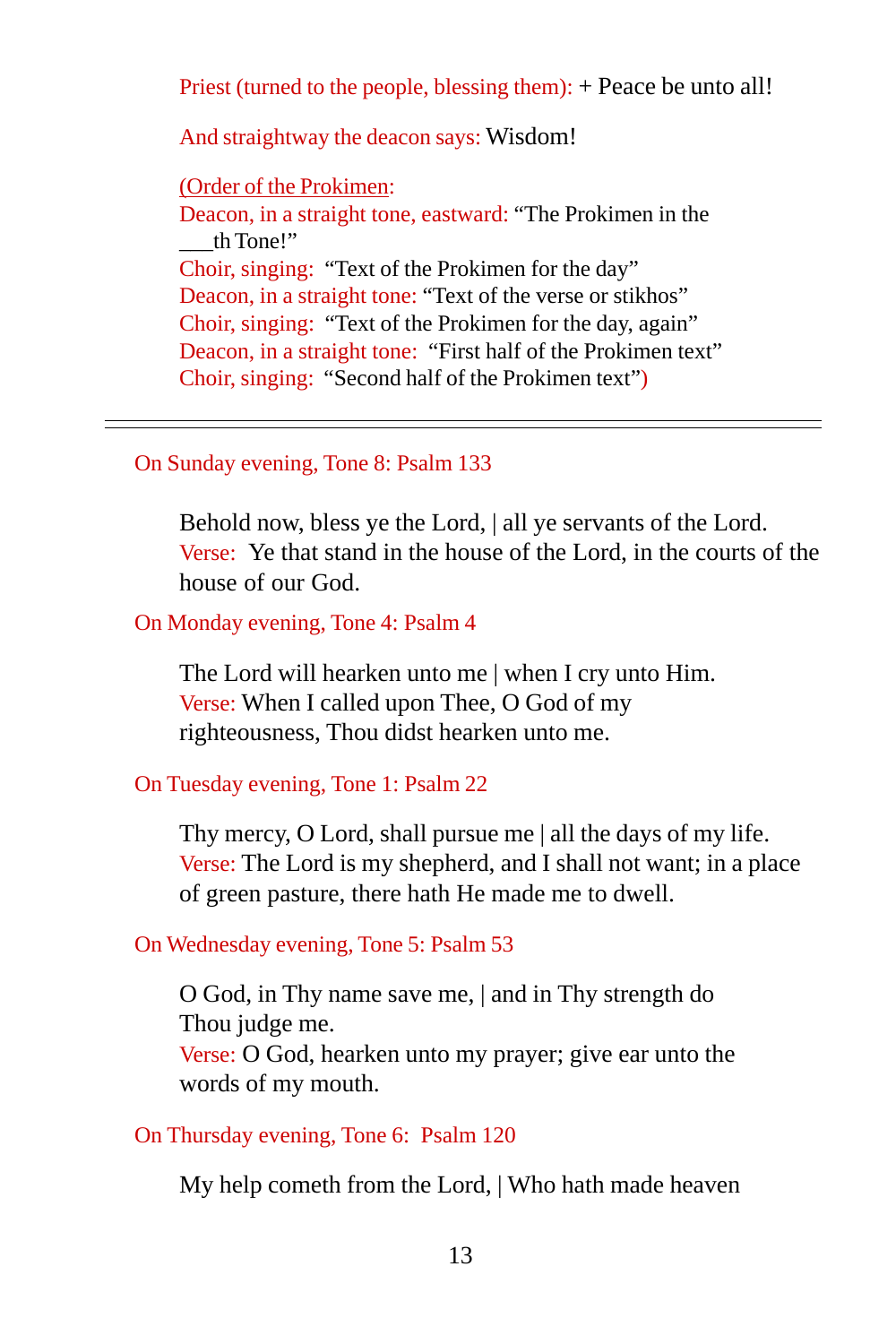and the earth. Verse: I have lifted up mine eyes to the mountains, from whence cometh my help.

On Friday evening, Tone 7: Psalm 58

O God, my helper art Thou, | and Thy mercy shall go before me. Verse: Rescue me from mine enemies, O God, and from them that rise against me, redeem me.

## **Vouchsafe, O Lord**

The litany Let us all say, is not said, but immediately "Vouchsafe, O Lord."

With Bishop: The Bishop says the "Vouchsafe, O Lord," in a speaking voice. Or, in a monastery, this may be done by the Superior.

(Reader or Superior:) Vouchsafe, O Lord, to keep us this evening without sin. Blessed art Thou, O Lord, the God of our fathers, and praised and glorified is Thy name unto the ages. Amen. Let Thy mercy, O Lord, be upon us, according as we have hoped in Thee.

+ (all bow:) Blessed art Thou, O Lord, teach me Thy statutes.

- + (all bow:) Blessed art Thou, O Master, give me understanding of Thy statutes.
- + (all bow:) Blessed art Thou, O Holy One, enlighten me by Thy statutes.

O Lord, Thy mercy endureth for ever; disdain not the work of Thy hands. To Thee is due praise, to Thee is due a song, to Thee glory is due, to the  $+$  Father, and to the Son, and to the Holy Spirit, now and ever, and unto the ages of ages. Amen.

## **Litany**

With deacon: The priest begins the Prayer of Bowed Heads (excepting the exclamation or doxology). But the deacon begins the Litany below.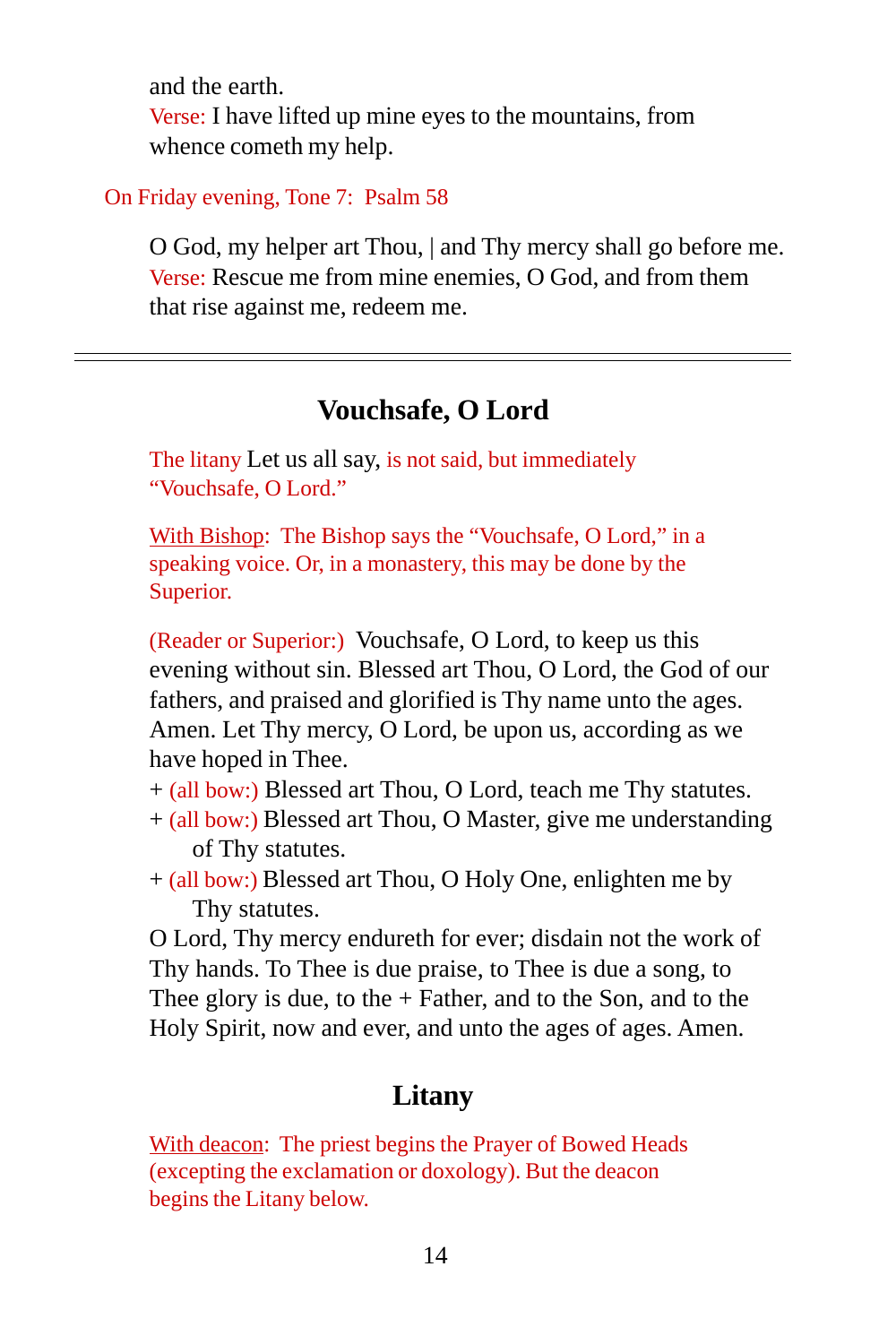Without deacon: The priest begins the Litany himself:

Deacon (priest): Let us complete our evening prayer unto the Lord.

*Choir:* Lord, have mercy.

Help us, save us, have mercy on us, and keep us, O God, by Thy grace.

**Choir:** Lord, have mercy.

That the whole evening may be perfect, holy, peaceful, and sinless, let us ask of the Lord.

*Choir: Grant this, O Lord.* 

An angel of peace, a faithful guide, a guardian of our souls and bodies, let us ask of the Lord.

*Choir: Grant this, O Lord.* 

Pardon and remission of our sins and offences, let us ask of the Lord.

Choir: Grant this, O Lord.

Things good and profitable for our souls, and peace for the world, let us ask of the Lord.

*Choir: Grant this, O Lord.* 

That we may complete the remaining time of our life in peace and repentance, let us ask of the Lord.

Choir: Grant this, O Lord.

A Christian ending to our life, painless, blameless, peaceful, and a good defense before the dread judgment seat of Christ, let us ask.

Choir: Grant this, O Lord.

Calling to remembrance our most holy, most pure, most blessed, glorious Lady, the Theotokos and Ever-virgin Mary, with all the Saints, let us commit ourselves and one another, and all our life, unto Christ our God.

*Choir:* To Thee O Lord.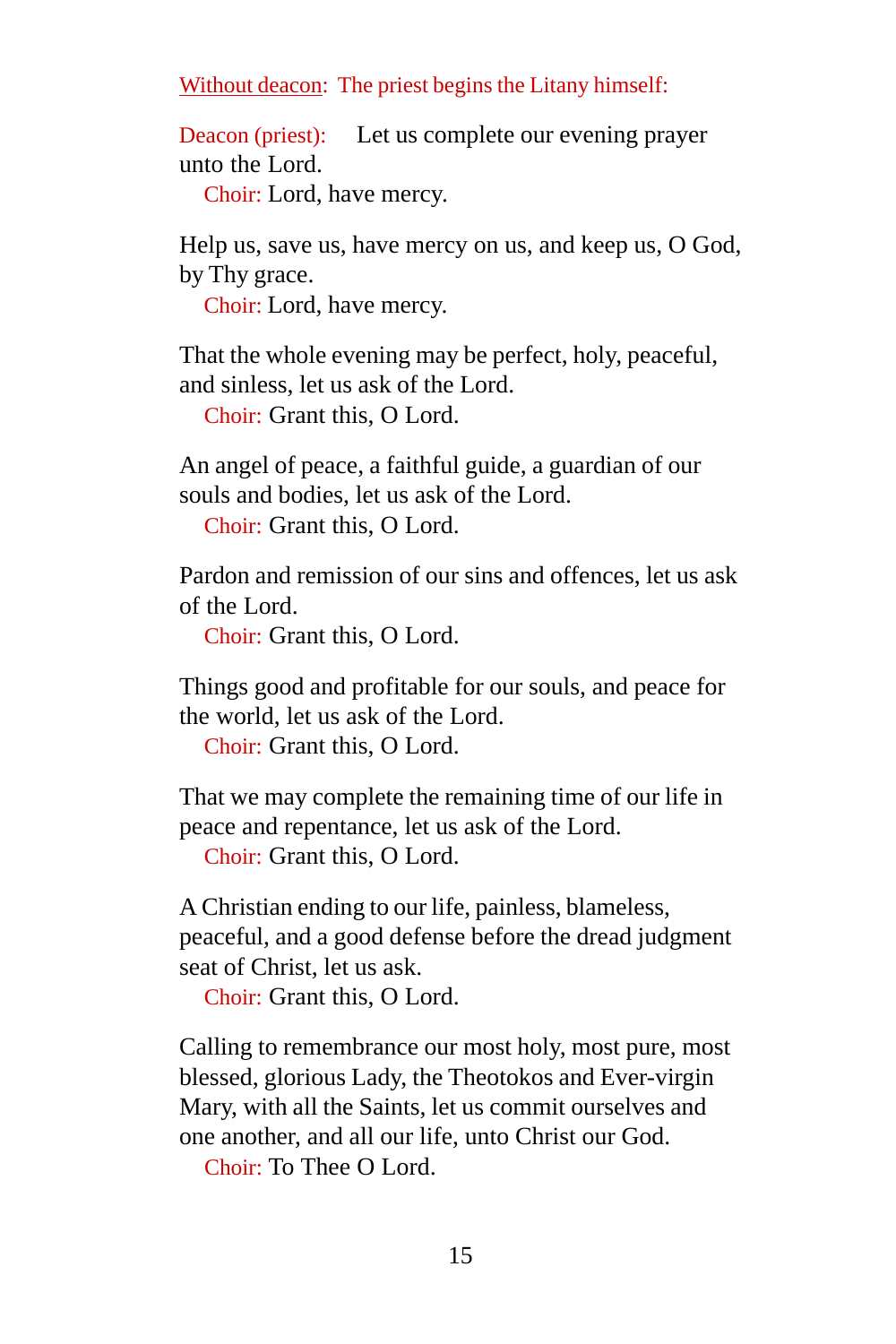Priest, the exclamation: For a good God art Thou, and the Lover of mankind, and unto Thee do we send up glory, to the Father, and to the Son, and to the Holy Spirit, now and ever, and unto the ages of ages.

Choir: Amen.

Priest (turned to the people, blessing them): + Peace be to all!

Choir: And to thy spirit.

Deacon: Let us bow our heads unto the Lord.

Choir (slowly, if the priest did the Litany himself): To Thee, O Lord.

#### *Prayer at the Bowing of Heads*

Priest, softly:O Lord our God, Who didst bow down the heavens and come down for the salvation of the race of mankind, look upon Thy servants and upon Thine inheritance. Unto Thee, the fearful Judge, Lover of mankind, have Thy servants bowed their heads and subjected their necks, awaiting not help from man, but expecting Thy mercy and looking for Thy salvation. Keep them at all times, both during this present evening and during the approaching night, from every enemy, from every adverse operation of the Devil, and from vain thoughts and evil imaginations.

aloud: Blessed and most glorified be the dominion of Thy kingdom, of the Father, and of the Son, and of the Holy Spirit, now and ever, and unto the ages of ages.

Choir: Amen.

## **Aposticha**

The choir sings the aposticha<sup>5</sup> from the Octoechos, with the doxasticon from the Menaion, if it gives one, or during Lent from the Triodion. The reader reads the stichoi (verses) shown between the aposticha. After "Both now and ever" and the last of the aposticha, is read the Song of Symeon.

Song of Symeon: With Bishop: He says the Song of Symeon in a spoken voice. In a monastery, this may be done by the Superior. Otherwise, it is intoned by the reader.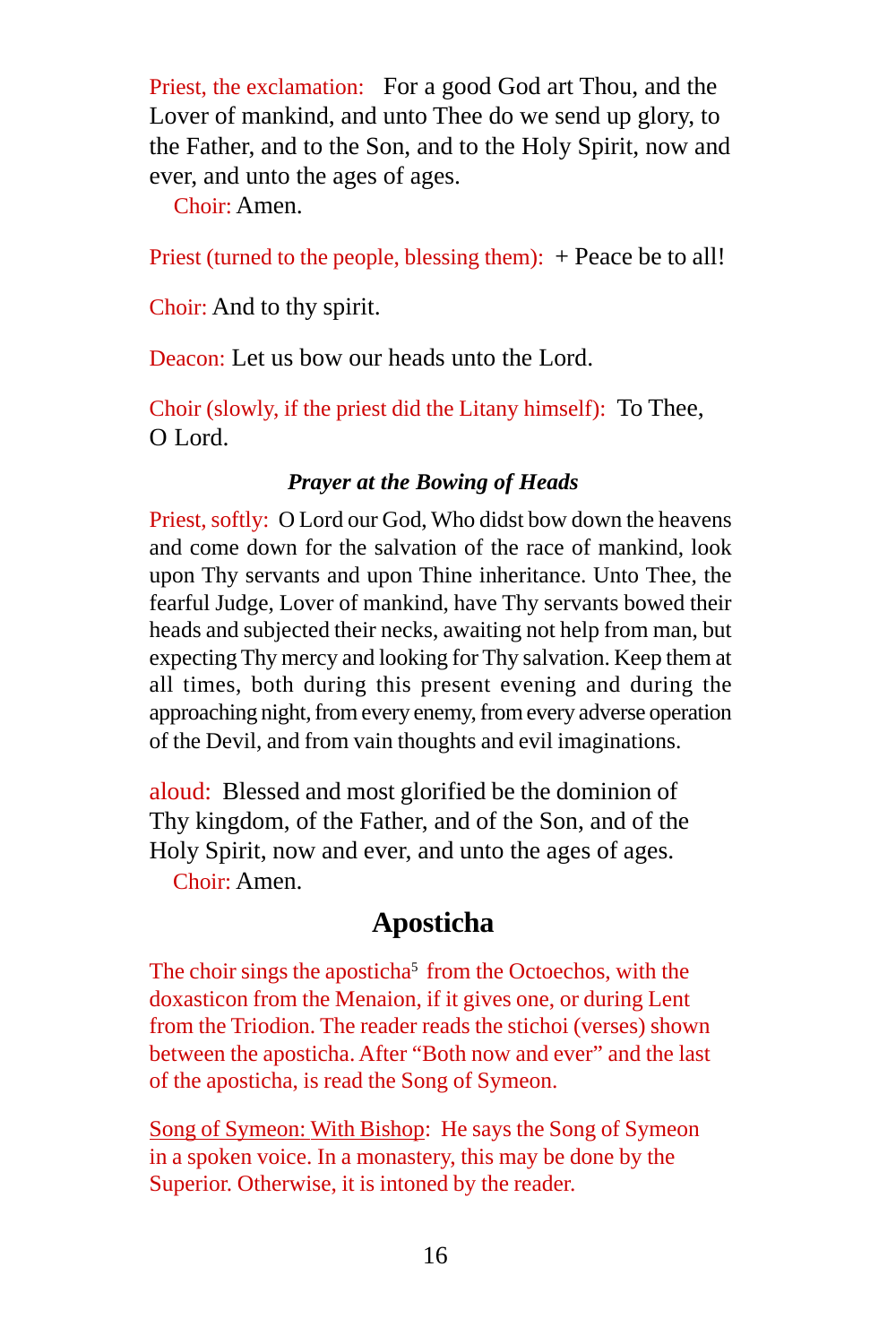## **Song of Symeon**

(Reader or Superior:) Now lettest Thou Thy servant depart in peace, O Master, according to Thy word. For mine eyes have seen Thy salvation, which Thou hast prepared before the face of all peoples. The light of revelation for the nations, and the glory of Thy people Israel. and:

## **Trisagion Prayers**

 Reader: + Holy God, Holy Mighty, Holy Immortal, have mercy on us.  $(3x)$ 

+ Glory to the Father and to the Son and to the Holy Spirit, both now and ever and unto the ages of ages. Amen.

O Most Holy Trinity, have mercy on us. O Lord, blot out our sins. O Master, pardon our iniquities. O Holy One, visit and heal our infirmities for Thy name's sake.

Lord, have mercy.  $(3x)$ 

+ Glory to the Father and to the Son and to the Holy Spirit, both now and ever and unto the ages of ages. Amen.

+ Our Father, Who art in heaven, hallowed be Thy name. Thy kingdom come. Thy will be done on earth as it is in heaven. Give us this day our daily bread, and forgive us our debts as we forgive our debtors. And lead us not into temptation, but deliver us from evil.

Priest: For Thine is the kingdom, and the power, and

<sup>5</sup> **Simple or double service**: They sing the stichera from Octoechos; "Glory"; (doxasticon from Menaion, if it gives one); "Both now"; theotokion. **Six-stichera service**: They sing the stichera from Octoechos; "Glory"; doxasticon from Menaion; "Both now"; theotokion. **Doxology service**: They sing the stichera from the Menaion, with the stichoi (verses) provided there; "Glory"; doxasticon from Menaion; "Both now"; theotokion.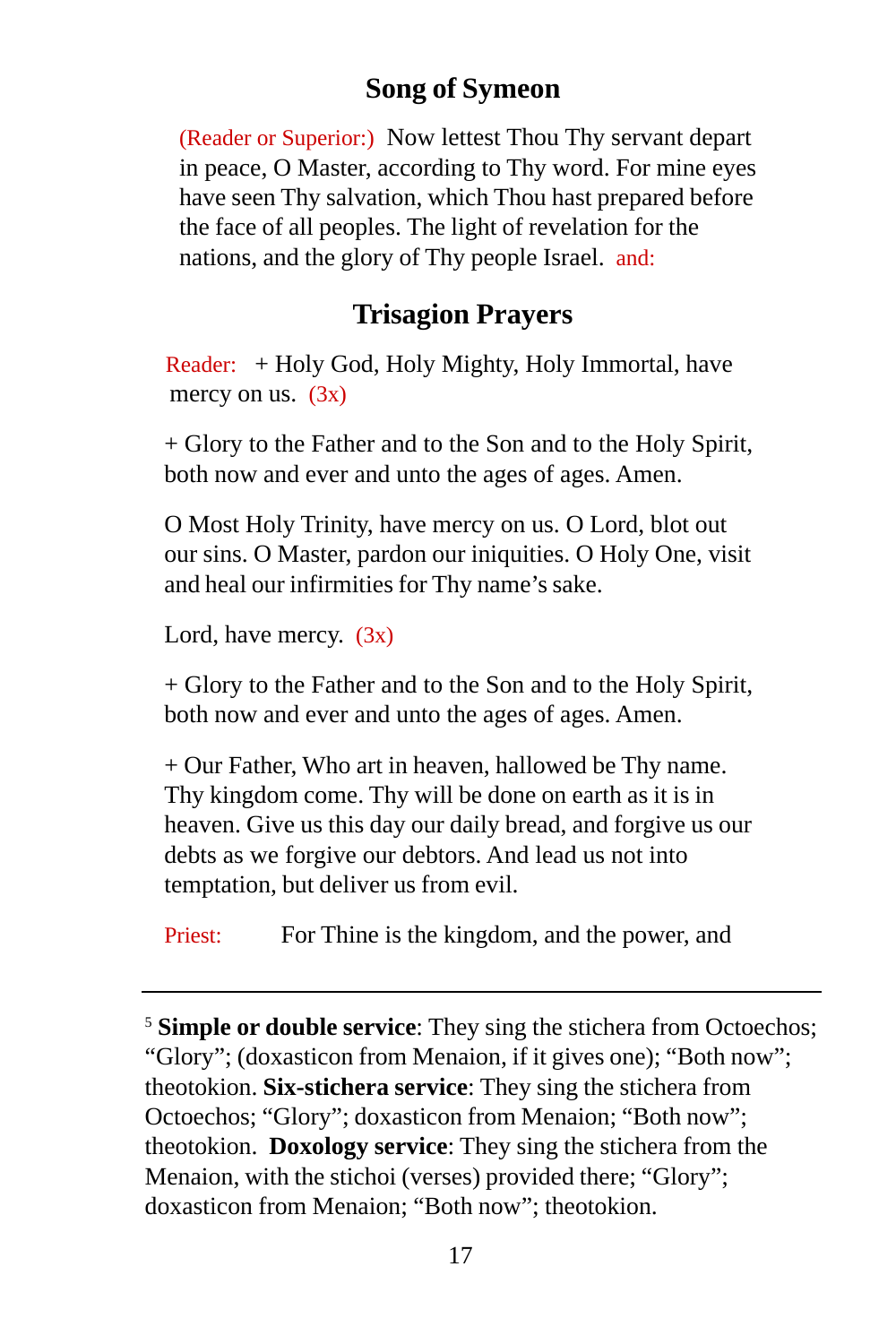the glory, of the Father, and of the Son, and of the Holy Spirit, now and ever and unto the ages of ages.

Choir: Amen.

### **Troparia**

The choir sings the Dismissal Troparia.<sup>6</sup>

## **Augmented Litany**<sup>7</sup>

Deacon (priest): Have mercy on us, O God, according to Thy great mercy, we pray Thee, hearken and have mercy: *Choir: Lord, have mercy. thrice* 

Again we pray for the Holy Orthodox Patriarchs; for [our lord the Very Most Reverend] N., our Metropolian; for [our lord the Most Reverend] N., our Archbishop, and all our brethren in Christ.

**Choir:** Lord, have mercy. thrice

Again we pray for this land, its authorities and armed forces.

*Choir: Lord, have mercy.* thrice

Again we pray for the blessed and ever-memorable founders of this holy monastery (otherwise: temple), and for all our fathers and brethren gone to their rest before us, and the Orthodox here and everywhere laid to sleep. *Choir: Lord, have mercy.* thrice

7 **Augmented Litany**: Same as the Augmented Litany done in a Great Vespers except the position is altered, and at Daily Vespers the first two petitions are omitted.

<sup>&</sup>lt;sup>1</sup> **Order of Troparia**: They sing the troparion from the Menaion, once; "Glory"; (in a double service, 2nd troparion from Menaion); "Both now"; theotokion from lesser (dismissal) theotokia in back of Menaion—sung in same tone as troparion. But see Order of Divine Service, Chapter 6, for more on theotokia.

<sup>2</sup> **Note on Augmented Litany**: It is the same as the Augmented Litany done in a Great Vespers (though then directly after the prokeimenon / lessons), except the first two petitions are omitted at Daily Vespers.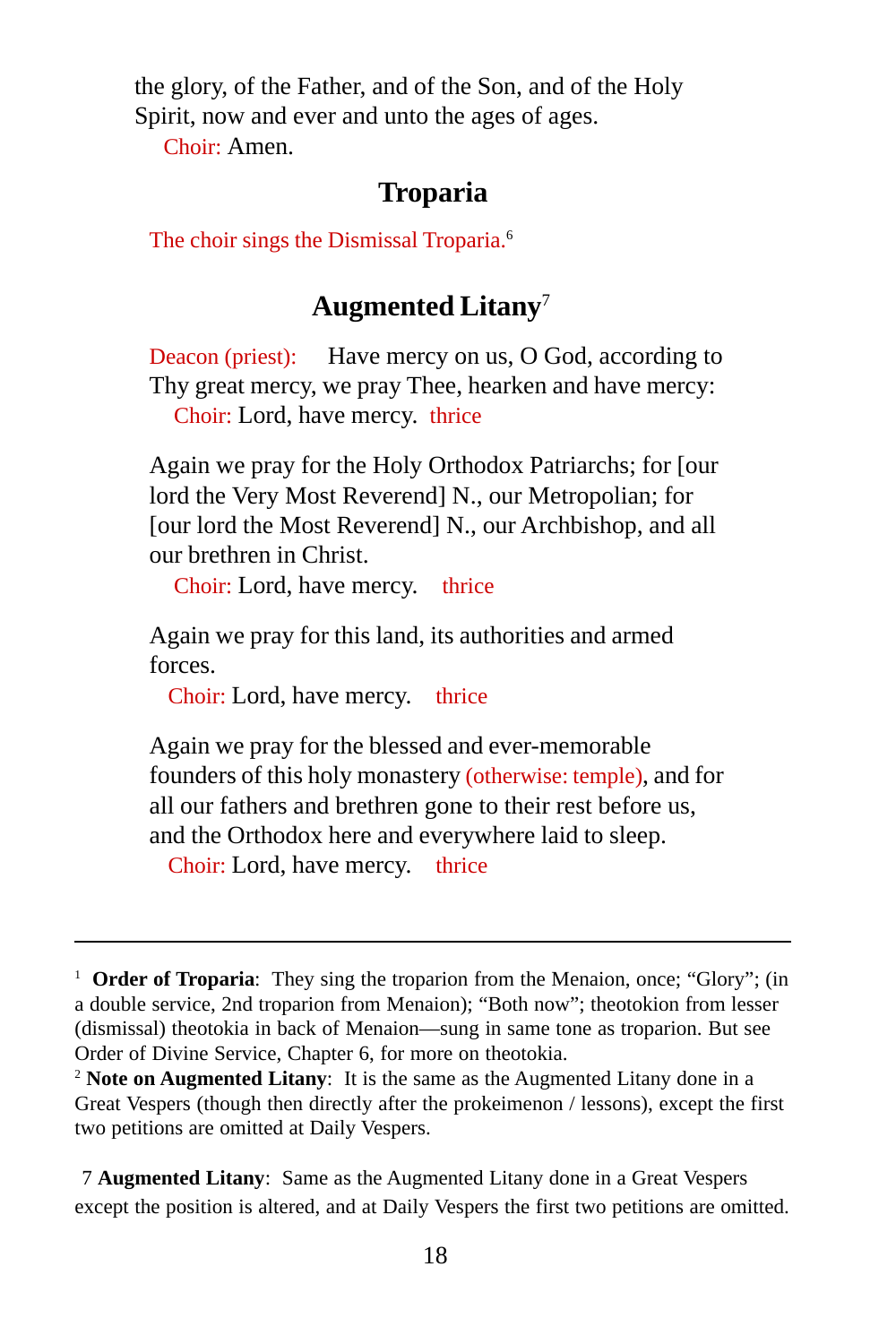Again we pray for mercy, life, peace, health, salvation, visitation, pardon, and remission of the sins of the servants of God, the brethren of this holy monastery (or: temple). *Choir: Lord, have mercy.* thrice

Again we pray for them that bring offerings and do good works in this holy and all-venerable temple; for them that minister and them that chant, and for all the people here present, that await of Thee great and abundant mercy.

*Choir: Lord, have mercy.* thrice

Priest, the exclamation: For a merciful God art Thou, Who lovest mankind, and unto Thee do we send up glory, to the Father, and to the Son, and to the Holy Spirit, now and ever, and unto the ages of ages. Choir: Amen.

#### **Conclusion**

Deacon: Wisdom! Choir: (Father or Master), bless.

Priest: He Who is, is blessed, even Christ our God, always, now and ever, and unto the ages of ages.

Choir: Amen. Establish, O God, the Holy Orthodox Faith of Orthodox Christians, unto the ages of ages.

Priest: O most holy Theotokos, save us.

Choir: O higher in honour than the Cherubim, and beyond compare more glorious than the Seraphim, who without corruption, gavest birth to God the Word, the very Theotokos, thee do we magnify.

Priest: Glory to Thee, O Christ God, our hope, glory to Thee.

Choir:  $+$  Glory to the Father, and to the Son, and to the Holy Spirit, both now and ever, and unto the ages of ages. Amen.

Lord, have mercy. 3x. Father or master, bless.